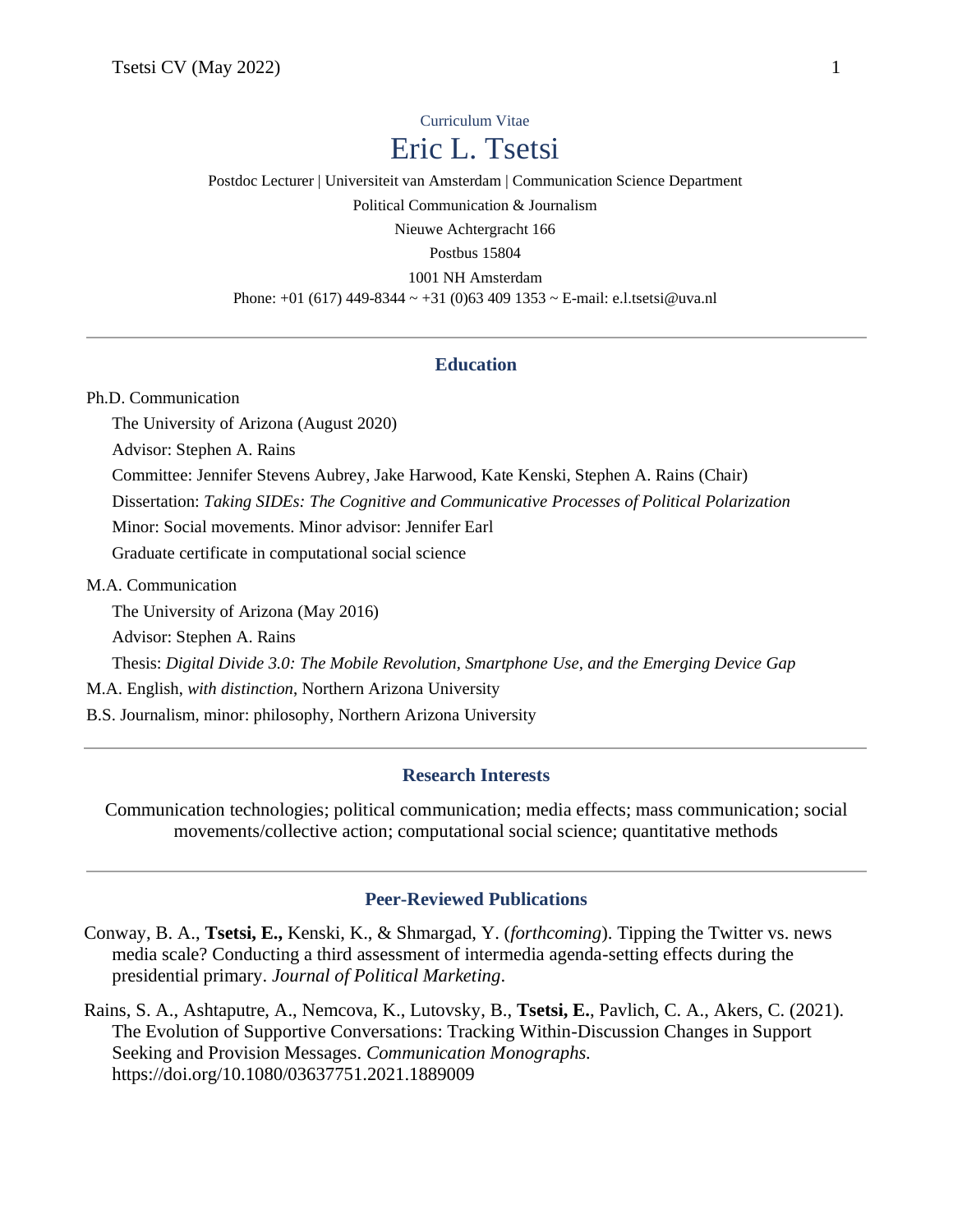- Stromer-Galley, J., Rossini, P., Kenski, K., McKernan, B., Clegg, B., Folkestad, J., Osterlund, C., Schooler, L., Boichak, O., Canzonetta, J., Mikeal Martey, R.,. Pavlich, C., **Tsetsi, E.,** McCracken, N. (2021). Flexible versus structured support for reasoning: Enhancing analytical reasoning through a flexible analytic technique. *Journal of Intelligence and National Security, 36,* 279-298. https://doi.org/10.1080/02684527.2020.1841466.
- Rains, S. A., Akers, C., Pavlich, C. A., **Tsetsi, E.**, Ashtaputre, A., & Lutovsky, B. R. (2020). The role of support seeker expectations in supportive communication. *Communication Monographs, 87,* 445- 463. https://doi.org/10.1080/03637751.2020.1737326.
- **Tsetsi, E.,** & Rains, S. A. (2020). Inequality, social networks, and Internet use: Exploring the implications of the social diversification hypothesis**.** *Human Communication & Technology*, 1, 1-19. https://doi.org/10.17161/hct.v1i2.13270
- Rains, S. A., Pavlich, C. A., **Tsetsi, E.,** & Akers, C. (2020). Evaluating the scope and theoretical mechanisms of person-centered social support: The case of the comforting computer program*. Communication Research, 47*, 512-540. https://doi.org/10.1177/0093650219852554
- Sias, P. M., **Tsetsi, E**., Woo, N., & Smith, A. D. (2020). With a little help from my friends: Task interdependence, coworker communication, and workplace friendship. *Communication Studies, 71*, 528-549. https://doi.org/10.1080/10510974.2020.1749863
- Rains, S. A., Pavlich, C. A., Lutovsky, B., **Tsetsi, E.,** & Ashtaputre, A. (2020). Support seeker expectations, support message quality, and supportive interaction processes and outcomes: The case of the comforting computer program revisited. *Journal of Social and Personal Relationships, 32,* 647-666. https://doi.org/10.1177/0265407519876359
- Rains, S. A., Akers, C., Pavlich, C. A., **Tsetsi, E.,** & Appelbaum, M. (2019). Examining the quality of social support messages produced face-to-face and in computer-mediated communication: The effects of hyperpersonal communication. *Communication Monographs, 86*, 271-291. https://doi.org/10.1080/03637751.2019.1595076
- **Tsetsi, E.** & Bradshaw, S. C. (2018). Trust, ideology, and efficacy: Exploring predictors of political expression on social networking sites. *Electronic Journal of Communication, 28*. Retrieved from http://www.cios.org/www/ejcmain.htm
- Rains, S., **Tsetsi, E.,** Akers, C., Pavlich, C. A., & Appelbaum, M. (2018). Factors influencing the quality of social support messages produced online: The role of responsibility for distress and others' support attempts. *Communication Research, 46,* 866-886. https://doi.org/10.1177/0093650218796371
- **Tsetsi, E.,** & Rains, S. A. (2017). Smartphone Internet access and use: Extending the digital divide and usage gap. *Mobile Media & Communication, 5,* 239-255. https://doi.org/10.1177/2050157917708329
- Rains, S. A., & **Tsetsi, E.** (2017). Social support and digital inequality: Does Internet use magnify or mitigate traditional inequities in support availability?. *Communication Monographs*, *84,* 54-74. https://doi.org/10.1080/03637751.2016.1228252
- Conway, B. A., Filer, C. R., Kenski, K., & **Tsetsi, E.** (2017). Reassessing Twitter's agenda-building power: An analysis of intermedia agenda-setting effects during the 2016 presidential primary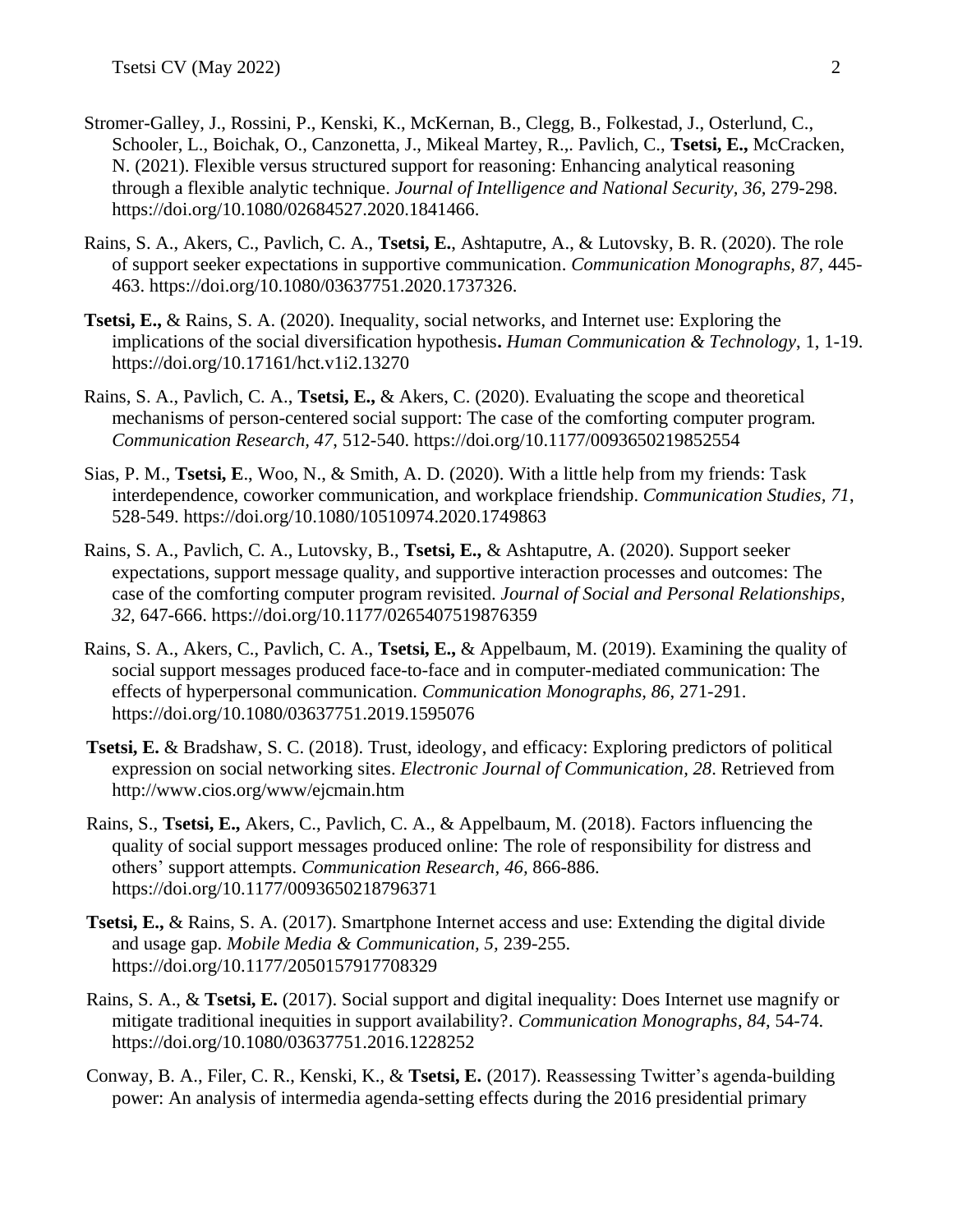season. *Social Science Computer Review, 36,* 469-483. https://doi.org/10.1177/0894439317715430

Rains, S. A., Brunner, S. R., Akers, C., Pavlich, C. A., & **Tsetsi, E.** (2016). The implications of computer-mediated communication (CMC) for social support message processing and outcomes: When and why are the effects of support messages strengthened during CMC?. *Human Communication Research, 42,* 553-576. https://doi.org/10.1111/hcre.12087

### **Book Reviews**

**Tsetsi, E.** (May 2019). [Review of the book *Whose global village? Rethinking how technology shapes our world,* by Ramesh Srinivasan]. *Mobile Media & Communication, 7,* 286-287. https://doi.org/10.1177/2050157919827105

#### **Book Chapters**

Conway, B. A., Filer, C. R, Kenski, K., & **Tsetsi, E.** (2017). Issue emphasis and agenda building on Twitter during the 2016 presidential primary season**.** In J. Baumgartner & T. Towner (eds.) *The Internet and the 2016 Presidential Campaign* (pp. 241-260). Lantham, MD: Rowman & Littlefield.

#### **Research Under Review**

- Rains, S., Pavlich, C., **Tsetsi, E.,** Lutovsky, B., Ashtaputre, A., & Nemcova, K. *Support Seeking Behavior During Supportive Conversations: The Role of Impression Management Concerns and the Communication Medium.*
- **Tsetsi, E**. *Online discourse and political polarization: A theoretical application of the social identity model of deindividuation effects.*
- **Tsetsi, E.**, Scovill, S., & Lapierre, M. A. *Agreement, the Influence of Presumed Influence, and Perceived Effectiveness: Factors Influencing Intended Social Movement Mobilization Following Exposure to News Coverage of Protest Activity.*

#### **Research in Progress**

Bradshaw, S. C., & **Tsetsi, E**. (Final manuscript preparation). *Perceived importance of terrorist threats mediate the relationships between attention to news coverage and support for antiterrorism policies.*

**Tsetsi, E.,** Kenski, K., Filer, C., & Yan, K. (Final manuscript preparation). *Affordances and knowledge acquisition on Internet-connected devices.* 

**Tsetsi, E.***,* Kenski, K., & Filer, C. (Data analysis). *Internet connected devices and user engagement: Testing the four-factor model of user engagement.* 

**Tsetsi, E.** (Data gathering). *A meta-analysis of the influence of presumed influence.*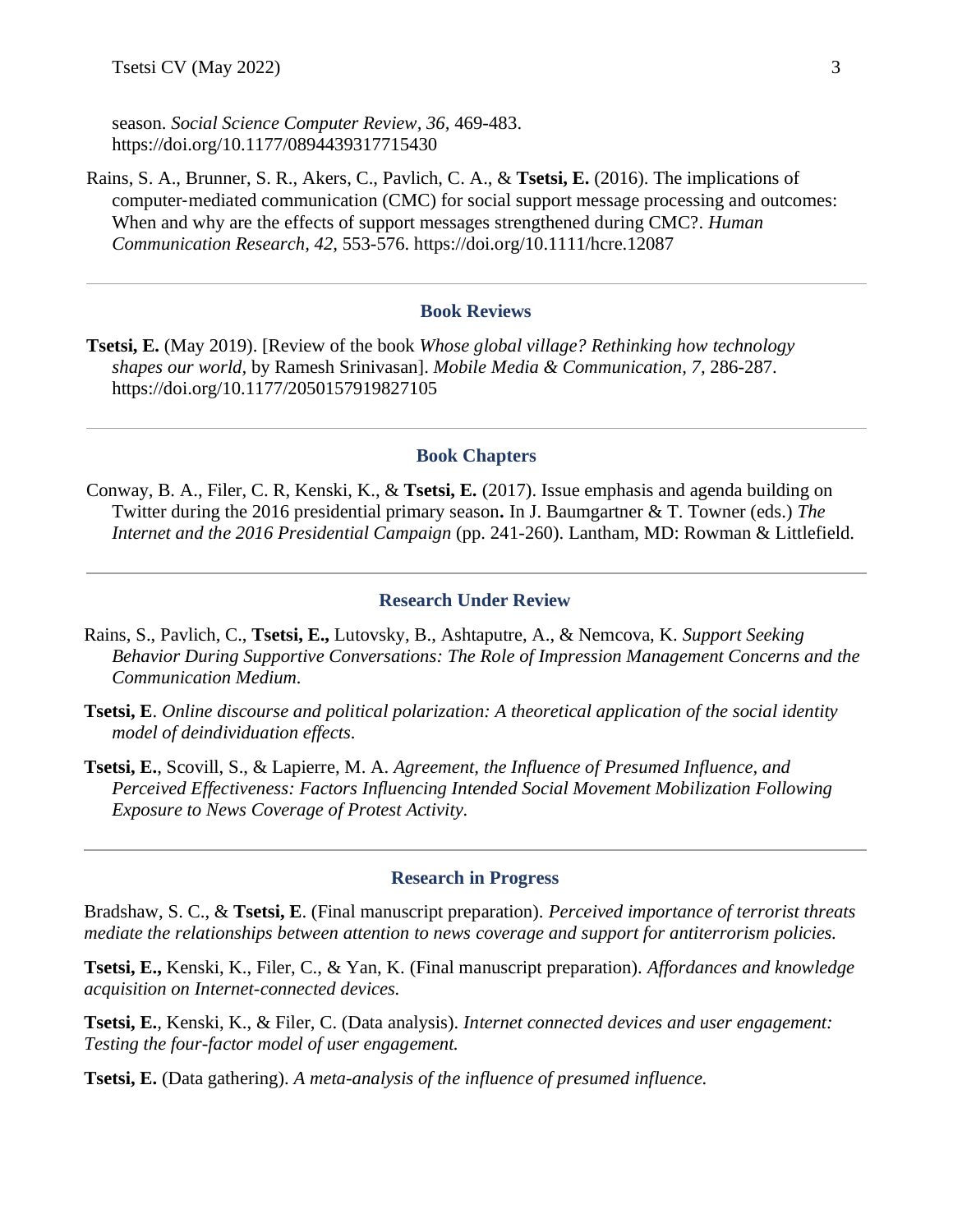# **Peer-Reviewed Conference Papers**

**Tsetsi, E.**, Scovill, S., & Lapierre, M. (2022, May). *Agreement, the Influence of Presumed Influence, and Perceived Effectiveness: Factors Influencing Intended Social Movement Mobilization Following Exposure to News Coverage of Protest Activity*. Paper to be presented at the 72<sup>nd</sup> annual meeting of the International Communication Association (ICA).

**Tsetsi, E**. (2021, May). *Taking SIDEs: The Social Identity Model of Deindividuation Effects and the Influence of Online Discourse on Political Polarization.* Paper to be presented at the 71<sup>st</sup> annual meeting of the International Communication Association (ICA).

Rains, S. A., Ashtaputre, A., Nemcova, K., Lutovsky, B. R., **Tsetsi, E.**, Pavlich, C. A., Akers, C. (2020, November). *The evolution of supportive conversations: Tracking within-discussion changes in support seeking and provision messages.* Paper presented at the 106<sup>th</sup> annual meeting of the National Communication Association.

Rains, S. A., Akers, C., Pavlich, C. A., **Tsetsi, E.**, Ashtaputre, A., & Lutovsky, B. R. (2020, November). *The role of support seeker expectations in supportive communication*. Paper presented at the 106<sup>th</sup> annual meeting of the National Communication Association.

Bradshaw, S. C., & **Tsetsi, E**. (2019, November). *Perceived importance of terrorist threats mediate the relationships between attention to news coverage and support for antiterrorism policies.* Paper presented at the 105<sup>th</sup> annual meeting of the National Communication Association, Baltimore, MD.

Rains, S. A., Pavlich, C. A., **Tsetsi, E.,** & Akers, C. (2019, November). *Evaluating the scope and theoretical mechanisms of person-centered social support: The case of the comforting computer program.* Paper presented at the 105<sup>th</sup> annual meeting of the National Communication Association, Baltimore, MD.

**Tsetsi, E.**, & Scovill, S. (2019, November). *Mobilization, demobilization, and countermovement mobilization: Exploring the relationships between perceived media influence and social movements.* Paper presented at the 105<sup>th</sup> annual meeting of the National Communication Association, Baltimore, MD. (**Top Student Paper, Mass Communication Division**)

**Tsetsi, E.,** & Rains, S. A. (2019, November). *Inequality, social networks, and Internet use: Exploring the implications of the social diversification hypothesis.* Paper presented at the 105th annual meeting of the National Communication Association, Baltimore, MD.

Rains, S. A., Pavlich, C. A., Lutovsky, B., **Tsetsi, E.,** & Ashtaputre, A. (2019, May). *Expectations about social support provider helpfulness, support message quality, and supportive interaction processes and outcomes.* Paper to be presented at the 69<sup>th</sup> annual meeting of the International Communication Association (ICA), Washington, D.C.

Sias, P. M., Smith, A. D., **Tsetsi, E**., & Woo, N. (2019, May). *Perceived task interdependence and workplace relationships*. Paper to be presented at the 69<sup>th</sup> annual meeting of the International Communication Association (ICA), Washington, D.C.

Rains, S., Akers, C., Pavlich, C., **Tsetsi, E.,** & Appelbaum, M. (2018, November). *Computer-mediated communication and social support: Examining the effects of hyperpersonal communication and*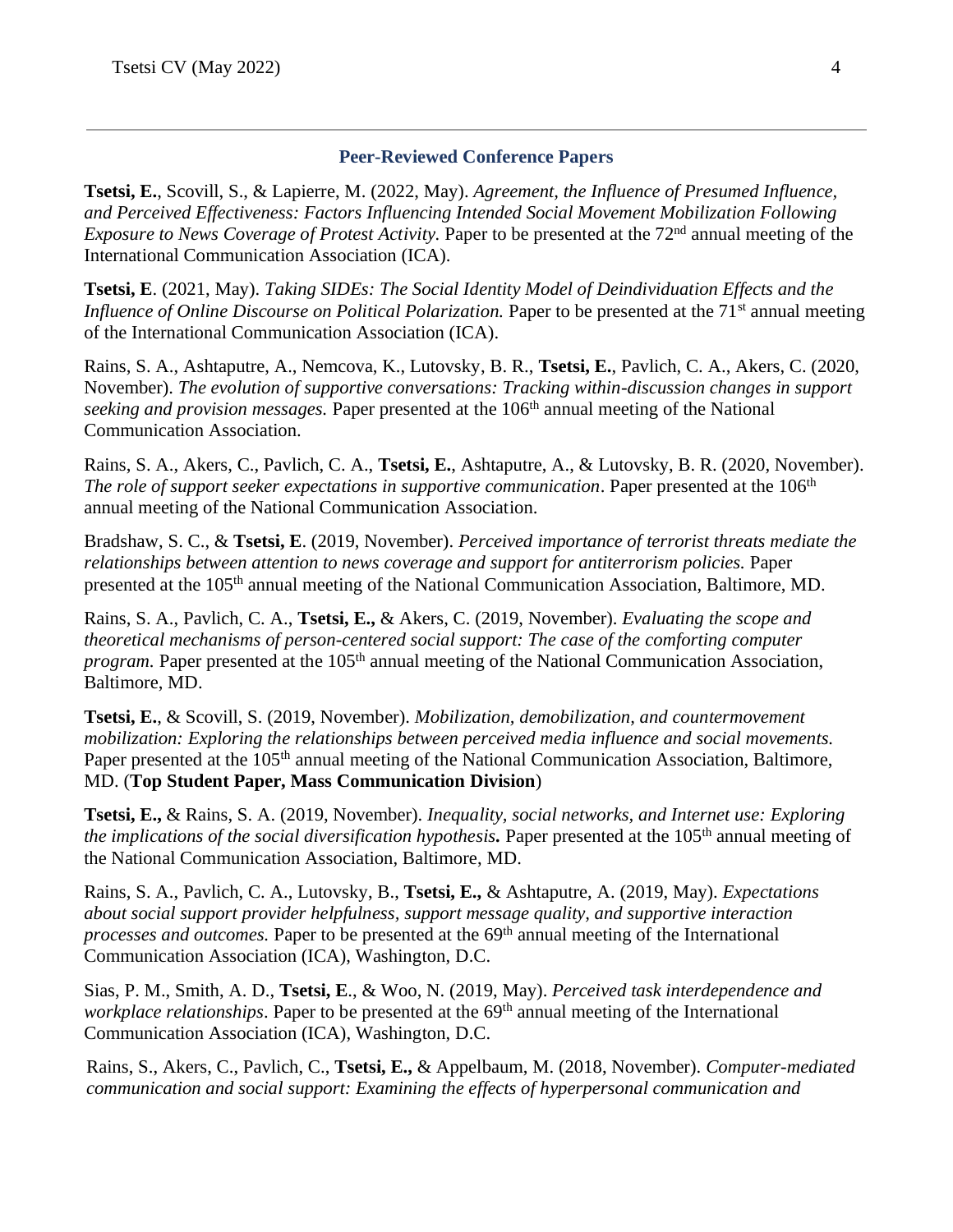*responsibility for distress on support seeker evaluations and support message quality*. Paper presented at the 104th annual meeting of the National Communication Association, Salt Lake City, UT.

**Tsetsi, E.** (2018, November). *Agenda setting in the age of social media: Identifying topic incongruities between Facebook comments and* The New York Times. Paper presented at the 104<sup>th</sup> annual meeting of the National Communication Association, Salt Lake City, UT.

**Tsetsi, E.,** & Pitts, M. (2018, June). Task Force: Communication and Transnational Mobilities. *Identity transformation during a time of resettlement: A case study of refugee identity reformation in the United States.* Paper presented at the  $16<sup>th</sup>$  annual meeting of the International Conference on Language  $\&$ Social Psychology.

Rains, S., **Tsetsi, E.,** Akers, C., Pavlich, C. A., & Appelbaum, M. (2018, May). *Factors influencing the quality of social support messages produced online: The role of responsibility for distress and others' support attempts*. Paper presented to the 68<sup>th</sup> annual meeting of the International Communication Association (ICA), Prague, Czech Republic. (**Top Paper, Interpersonal Communication Division**)

**Tsetsi, E.** & Bradshaw, S. C. (2017, November). *Conservatives engage and liberals avoid: How trust in online search results impacts political engagement on SNSs*. Paper presented at the 103rd annual meeting of the National Communication Association, Dallas, TX.

**Tsetsi, E.,** & Rains, S. A. (2017, November). *Smartphone Internet access and use: Extending the digital divide and usage gap*. Paper presented at the 103rd annual meeting of the National Communication Association, Dallas, TX.

Conway, B. A., Filer, C. R., Kenski, K., & **Tsetsi, E.** (2017, August). *Reassessing issue emphasis and*  agenda building on Twitter during the presidential primary season. Paper presented at the 100<sup>th</sup> annual meeting of the Association of Education in Journalism and Mass Communication, Chicago, IL.

Filer, C., **Tsetsi, E.,** & Kenski, K. (2016, November). *News on social networking sites: Source perceptions and the third person effect.* Paper presented at the 102<sup>nd</sup> annual meeting of the National Communication Association, Philadelphia, PA.

Rains, S. & **Tsetsi, E.** (2016, November). *Social support and digital inequality: Does Internet use magnify or mitigate traditional inequities in support availability?* Paper presented at the 102<sup>nd</sup> annual meeting of the National Communication Association, Philadelphia, PA.

**Tsetsi, E.,** Kenski, K., & Filer, C. (2016, November). *Device gaps, knowledge acquisition, and a new digital divide.* Paper presented at the 102<sup>nd</sup> annual meeting of the National Communication Association, Philadelphia, PA.

Filer, C. R., Kenski, K., & **Tsetsi, E.** (2016, May). *Party ownership of traits: An examination of implicit attitudes*. Paper presented at the 69<sup>th</sup> annual meeting of the World Association for Public Opinion Research, Austin, TX.

**Tsetsi, E.** (2016, March). *Stranger in a strange land: Refugee experiences of displacement and resettlement*. Paper presented at the 37<sup>th</sup> annual meeting of the International Listening Association, Tucson, AZ.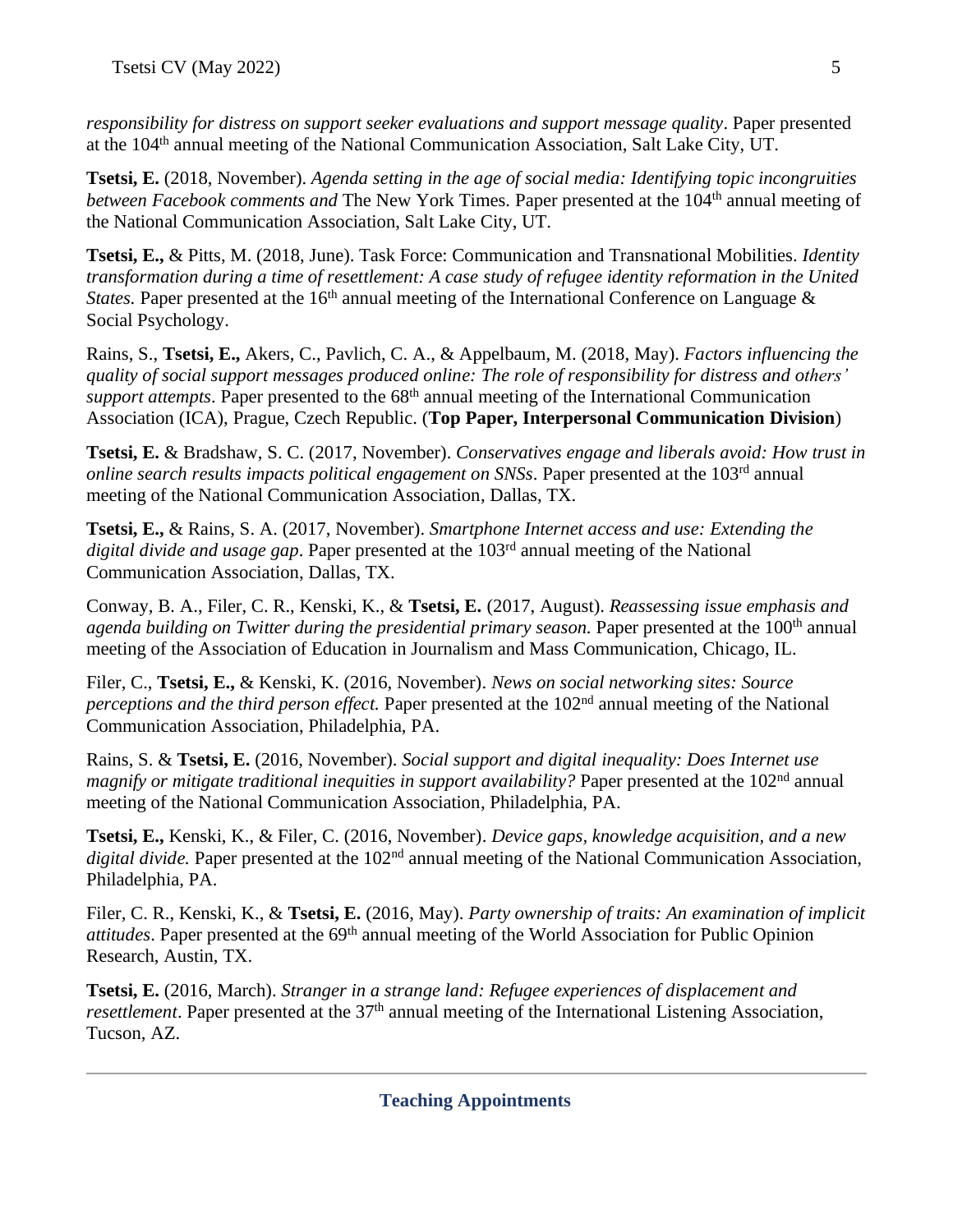# Postdoc Lecturer: Universiteit van Amsterdam | Communication Science Department | Political Communication & Journalism Group

- Journalism & the Media, Spring 2022
- Journalistic Product, Spring 2022
- Graduation Project, Fall 2021
- Political communication & Journalism, Fall 2021
- Journalism and the Media, Spring 2021
- Graduation Project, Spring 2021
- Journalistic Product, Spring 2021
- Political Communication & Journalism, Fall 2020
- Graduation Project: Undergraduate Student Thesis, Fall 2020
- U.S. Presidential Elections, Fall 2020
- Master's Student Thesis Advising, Fall 2020-Spring 2022

#### Instructor of Record: The University of Arizona | Department of Communication

- Survey of Mass Communication, Spring 2020 (Online)
- Introduction to Public Speaking, Fall 2019
- Media and Politics in America, Summer 2019 (Online)
- Introduction to Communication Technology, Spring 2019 (Online)
- Introduction to Small Group Communication, Summer 2017 (Online)
- Introduction to Small Group Communication, Spring 2016
- Undergraduate Student Independent Study, Spring 2017
- Introduction to Communication Technology, Summer 2016 (Online)
- Introduction to Research Methods in Communication, Summer 2015

Instructor of Record: The University of Arizona | Eller School of Management

• Inferential Statistics for Business and Management, Summer 2015

Teaching Assistant: The University of Arizona | Department of Communication

- Public Speaking, Fall 2016
- Introduction to Statistics for the Social Sciences, Spring 2015
- Supervisor to undergraduate communication honors student, Spring 2015
- Introduction to Research Methods in Communication, Fall 2014

### **Research Appointments**

Research Assistant to Steve Rains, Ph.D.

- Assisted in conducting experiments focused on social support-related implications of computer-mediated communication.
- Interviewed subjects, managed lab sessions, developed scripts and study manipulations, assisted in data collection, and helped draft manuscripts.

Grant-Funded Research Assistant to Kate Kenski, Ph.D.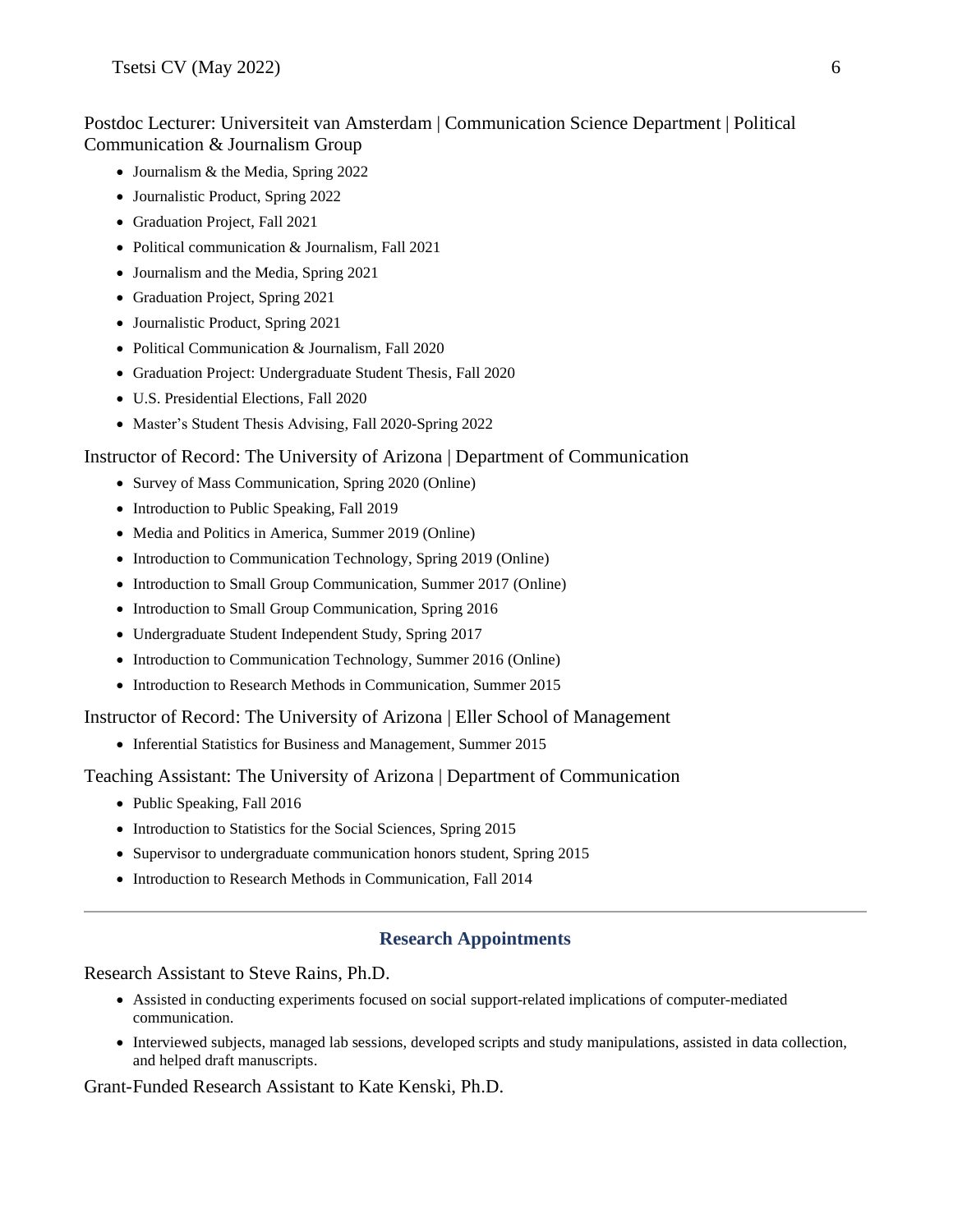- Trackable Reasoning and Analysis for Collaboration and Evaluation (TRACE) program, funded by a grant from the Intelligence Advanced Research Projects Activity (IARPA). Software application development to improve intelligence analysis and reporting.
- Assisted in design and execution of lab experiments.
- Assisted in research for the Sirius Program, funded by a grant from the Intelligence Advanced Research Projects Activity (IARPA). Developed and evaluated a video game to aid intelligence analysts in recognizing and mitigating cognitive biases.
- Play-tested video games and platforms. Co-managed a lab experiment to test game modality and user-engagement.

# **Professional Experience**

Web Editor: *Phoenix New Times,* Phoenix, Arizona | November 2011 – August 2014

- Maintained Phoenixnewtimes.com, the online edition of the *Phoenix New Times*, an award-winning alternative weekly published by Voice Media Group (formerly Village Voice Media).
- Created and managed online content. Promoted content on aggregator, niche, and social media sites to grow audience and increase traffic.
- Oversaw a monthly budget for freelance photographers and content production assignments. Managed interns, assigned duties, and trained new freelancers.
- Produced weekly and monthly website traffic reports. Responsible for hitting traffic goals.

Web Coordinator: *Society of American Business Editors and Writers,* Phoenix, Arizona | January 2011 – January 2012

- Produced regular news and information updates for SABEW.org, completed site design audits, and reported site traffic assessments. Helped develop e-newsletters and social media campaigns.
- Provided support for annual SABEW events including industry conferences and journalism award contests.

Writing and English Tutor: *Phoenix College Success Center,* Phoenix, Arizona | October 2010 – November 2011

- Tutored first-year English students on essay writing, thesis development, critical thinking skills, and grammar.
- Instructed ESL students on topics including reading comprehension, foundational writing skills, and English pronunciation.

#### Staff Writer: *GateHouse Media New England, Inc. |* April 2007 – May 2009

General Assignment Reporter: *The Winchester Star,* Winchester, Massachusetts (August 2007 – May 2009)

- Produced news coverage on deadline for the print and online versions of the newspaper. Created and edited short videos and photos to accompany articles.
- Maintained a blog related to local news and events and created daily content for the newspaper's website integral to increasing traffic to the site by 30 percent (based on monthly page views) in first year of employment.

General Assignment Reporter: *The Shrewsbury Chronicle,* Shrewsbury, Massachusetts (April 2007 – August 2007)

• Reported on breaking news, features, local government, and regional stories.

Staff Contributor: *The MetroWest Daily News,* Framingham, Massachusetts (April 2007 – August 2007)

• Covered regional stories including meetings, breaking news, education issues, features, and crime.

#### Staff Writer: *Stonebridge Press,* Southbridge, Massachusetts | May 2006 – April 2007

General Assignment Reporter: *The Auburn News,* Auburn, Massachusetts (May 2006 – April 2007)

• Covered feature stories, breaking news, local government, and business.

Staff Contributor: *The Southbridge Evening News,* Southbridge, Massachusetts (May 2006 – April 2007)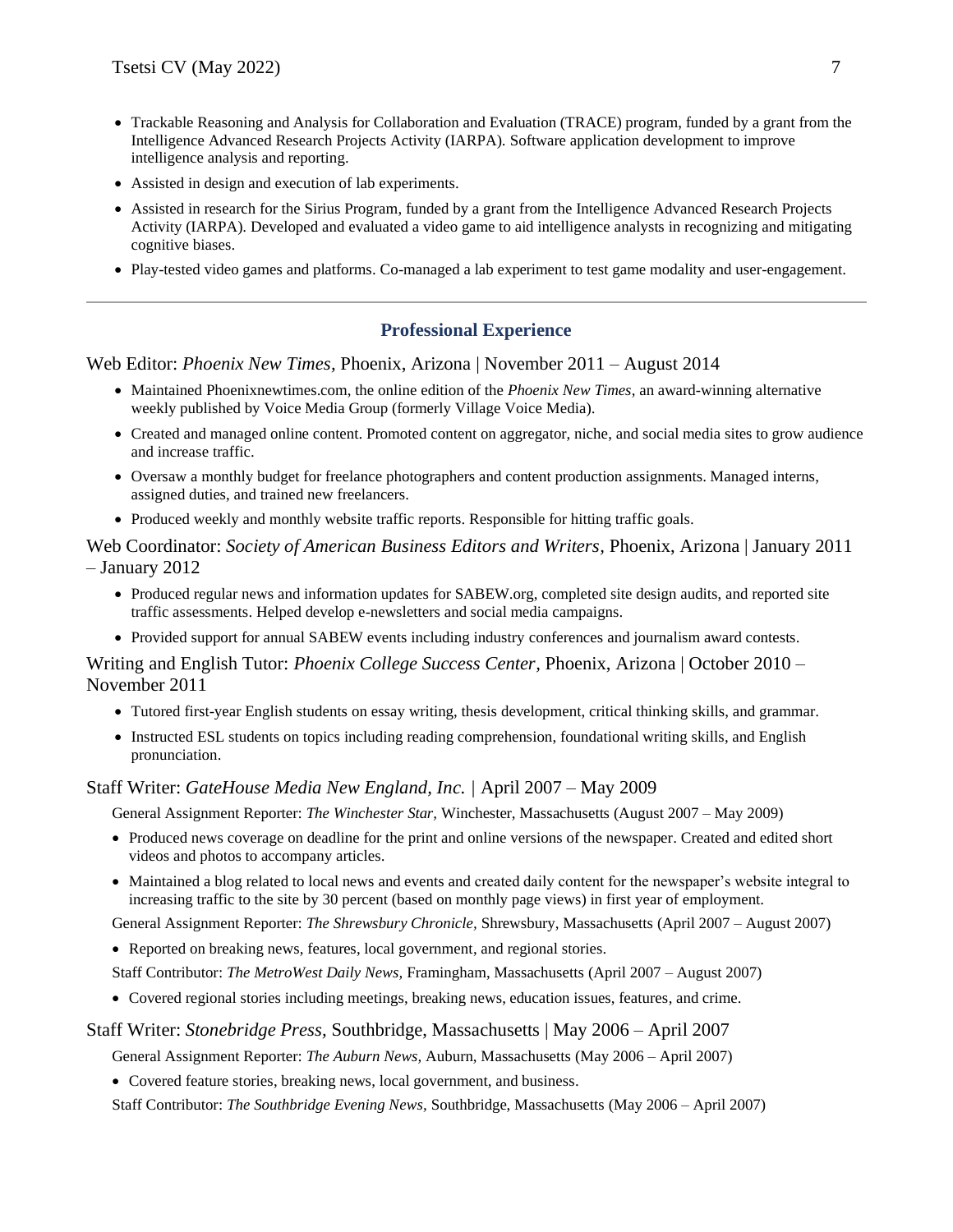• Provided breaking news and regional news coverage as needed.

# **Grants & Awards**

Nominee for Lecturer of the Year 2021 | Universiteit van Amsterdam Nominee for Centennial Achievement Graduate Student Award | The University of Arizona Top Student Paper Award, Mass Communication Division, 105th annual meeting of the National Communication Association (2019) Top Paper Award, Interpersonal Communication Division, 68th Annual meeting of the International Communication Association (2018) Chris Segrin Dissertation Award | The University of Arizona Department of Communication Excellence in Research Award | The University of Arizona Department of Communication (2018-2019) Excellence in Research Award | The University of Arizona Department of Communication (2017-2018) Excellence in Research Award | The University of Arizona Department of Communication (2016-2017) Travel Grant | The University of Arizona Graduate & Professional Student Council (2018) | \$1,000 Research Grant | The University of Arizona Graduate & Professional Student Council (2016) | \$800 Graduate Access Fellowship | The University of Arizona (2016-2017) | \$10,000

### **Service & Volunteer Work**

Best Paper Award Committee 2022, *Journal of Language and Social Psychology*

Volunteer Proofreader, *Journal of Communication Technology*

Nominations Committee, Political Communication Division of the National Communication Association (2018- 2020)

Peer Reviewer, *Information, Communication & Society, Social Media & Society, Journal of Communication, and others*

National Communication Association Annual Conference Reviewer, Mass Communication Division

Graduate Student Outreach Committee Co-Chair: Association of Graduate Students in Communication (2017- 2018)

Activities Committee Co-Chair: Association of Graduate Students in Communication (2016-2017)

Eastern Communication Association Annual Conference Reviewer, Media Division

Paradise Valley Community College Journalism Advisory Council

Northern Arizona University Alumni Association

KJZZ and KBAQ, Phoenix's National Public Radio stations

### **Other Skills & Technical Experience**

- R, STATA, and SPSS data analysis software
- Content Analysis Methodology